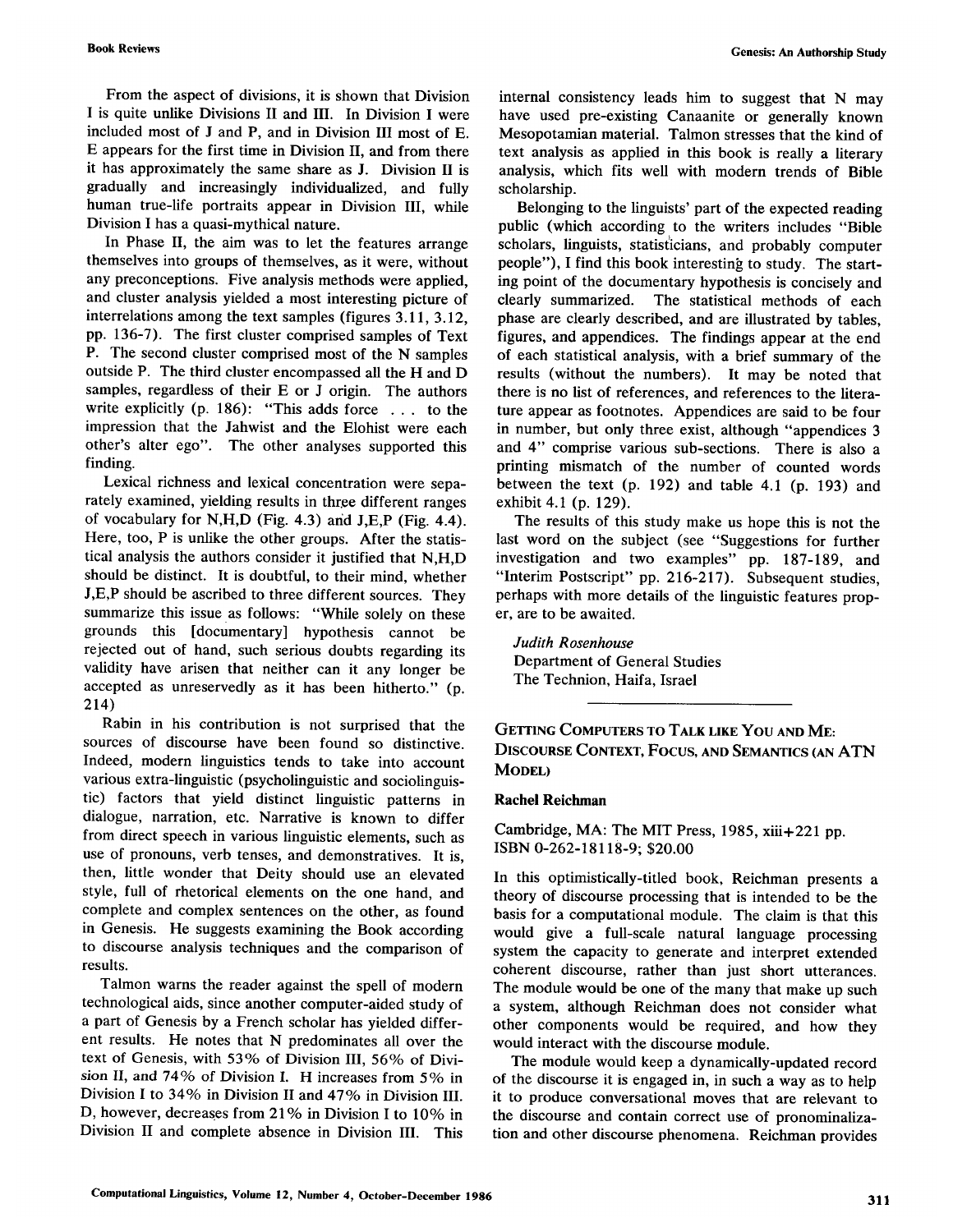a very small part of the algorithm upon which the program to do this might be based, although this is not sufficient to give more than a flavour of what the architecture of that program might be.

The discourse module itself is presented as an ATN grammar which processes detailed specification of context spaces - Reichman's super-sentential unit. The context space is an abstract structure of slots that contains a conversational move as well as a great deal of other information such as what the goal of the move is, what the method of achieving that goal is, who the speaker is, what other context space this space is particularly closely related to, and much more. This specification is interrogated by tests in the ATN as the space is processed, and the results are used to set registers that form the record of the current discourse move. The ATN produces one conversational move specification per pass, using its register values to provide continuity between passes, and hence continuity in the discourse structure it specifies as output.

Reichman claims that her program is written to enable a computer to be a conversational participant, but the examples are simulations of entire discourses between several participants, with the computer playing all the parts itself. Conversation with a human participant is assumed to be possible with "minor" adaptations, but person-machine interaction is not actually addressed in the model presented in the book. It is not clear that the transformations required to get the program to act as a conversational participant would be at all minor, since this would require at least the addition of a "hearer model" of the discourse, and comprehensive repair capabilities for the occasions when speaker and hearer models might disagree. The difficulties in classifying the current conversational move would be greatly magnified if the machine did not have access to a detailed analysis of that move.

Perhaps the most serious problem with Reichman's theory is the fact that she feels she has isolated rules that apply in any sort of discourse, "regardless of its purpose and subject matter, and regardless of' the situational context ...". All Reichman's data is composed of conversations between equals, on topics such as politics and personal relationships. I applied the theory to some question/answer data of the type that is very likely to be encountered by just such a system as Reichman is aiming at: I found enough difficulties with context space categories and the choices offered by the ATN to make me very uneasy about the universality of her rules. These are not simply problems caused by the incompleteness of the program, which Reichman admits, but have to do with the decomposition of data into segments for processing, possibly meaning that this operation will have to be changed to deal with certain types of data in ways that would change the character of the context space. This could have been avoided by an analysis of more information-exchanging rather than argumentative-type data.

Another problem is the ATN itself. Firstly, the analogy drawn between this model and a sentence ATN is misleading, since it is not specified at all clearly what the input or output is here, or how the input would be consumed. Secondly, it seems that the ATN diagram is a sketch of what would take place during processing, omitting many details of the anatomy of the program. The arc tests are labelled but not documented, and the nodes themselves must conceal large portions of code. It therefore seems that the algorithm that would be central to the module is not that shown in the diagram, even though its importance is underlined by the title.

Reichman's outline definitely does not provide enough detail to render implementation trivial. It may be that the difficulty of mapping context space specifications from the surface structure of utterances will be beyond the state of the art for a long time. Another more general problem is that if the division of labour between "boxes" in an NLP system is not well worked-out in advance, it is easy for certain tasks to fall down the cracks between them. There is little attention paid to this in the book.

These considerations apart, as an abstract theory of discourse processing Reichman's work does bring out some important ideas, especially in the way the theory indicates how much of the discourse context is relevant for the processing of a given utterance. What is frustrating is that the work would be so much more useful and easy to evaluate if the mechanism to connect the discourse module to the surface structure of utterances was available, or even talked about. At the moment, applying the framework to the data manually requires so much intuition that the point of details given at higher levels is effectively lost. The incompleteness of the program outline and the inadequacy of presentation of the "ATN" are also a real hindrance.

The final three chapters of the book provide a good overview of the theories that deal with the coherence of discourse, and provide an idea of where Reichman considers her theory to have its peers. Chapters 5 and 9 also include discussion of the work of Grosz (e.g., 1977) and Sidner (1979), whose work is perhaps closest to Reichman's own. However, it is not clear, especially in the case of Sidner, that where Reichman points out theoretical differences between her approach and Sidner's, the differences are either substantial or a significant improvement.

This is the clearest summary of Reichman's work to date, and does make the contents of her thesis (Reichman 1981) much more accessible. I would recommend it to anyone wishing to get to know the research of one of the major names in computational discourse processing, but for those expecting to do either discourse analysis or programming based on the book – approach with caution.